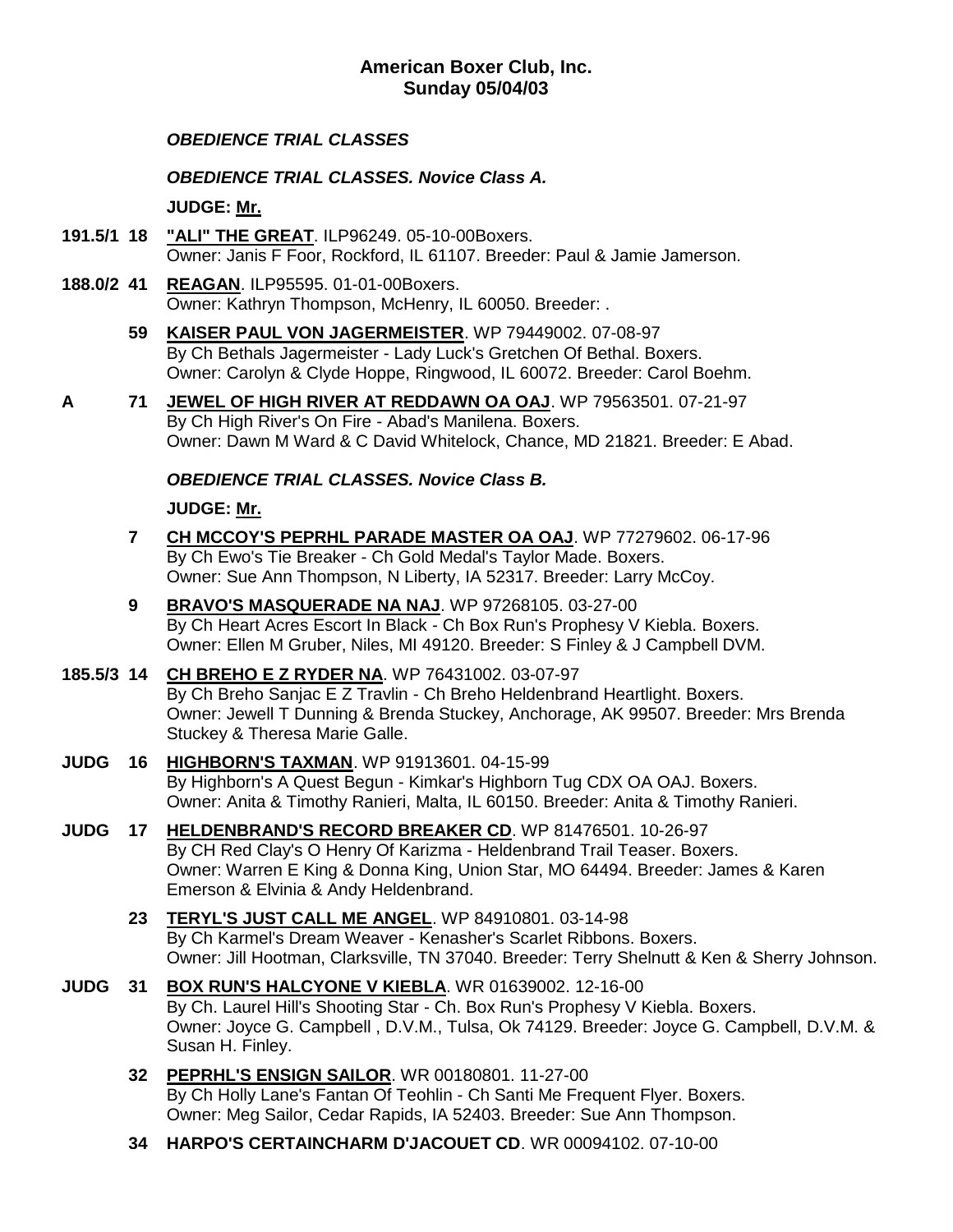By Ch Jacquet's Bravo of Goldfield - Jacquet's Heilocentric CDX. Boxers. Owner: Mary Nee & Karla Spitzer, Fairview Heights, IL 622083521. Breeder: Karla Spitzer & Scott Friedman.

- **197.5/1 37 [SUNCHASE'S TEXAS MARGARITA](http://www.infodog.com/my/drlookup2.htm?makc=WP%2099510504&mdog=Sunchase%27s+Texas+Margarita&wins=all)**. WP 99510504. 08-01-00 By Ch Hi-Tech Johnny J Of Boxerton - Ch Sunchase's Suicide Blonde UDX OA OAJ. Boxers. Owner: Peggy McConnell, Dallas, TX 752201815. Breeder: Tracy L Hendrickson. (Terri Galle, Agent). **44 [CH BARGARY'S RAZZMATAZZ NA OAJ](http://www.infodog.com/my/drlookup2.htm?makc=WP%2079292201&mdog=Ch+Bargary%27s+Razzmatazz+NA+OAJ&wins=all)**. WP 79292201. 06-20-97 By Beaucoup de Fierte' CD - Ch Lonestar's Tallahassee. Boxers. Owner: Barbara & Gary Wadge, Lacombe, LA 70445. Breeder: Barbara & Gary Wadge. **47 [BART QUIT IT NA OAJ](http://www.infodog.com/my/drlookup2.htm?makc=ILP93591&mdog=Bart+Quit+It+NA+OAJ&wins=all)**. ILP93591. 05-29-00Boxers. Owner: Christy & Blaise Boscaccy, Elburn, IL 60119. Breeder: . **48 [PETRIE-SCARBORO SAILOR'S MOON](http://www.infodog.com/my/drlookup2.htm?makc=WR%2003387206&mdog=Petrie-Scarboro+Sailor%27s+Moon&wins=all)**. WR 03387206. 07-07-01 By Ch Scarborough Hotel California - Ch Petrie's First Watch. Boxers. Owner: V Zurflieh & J Shields & J Haberl & D Butler, Tampa, FL 33610. Breeder: Jerry & Jean Shields. **A 49 [CH BANTA-REIGEL'S SIZZLIN SENSATION CD](http://www.infodog.com/my/drlookup2.htm?makc=WR%2001055704&mdog=Ch+Banta-Reigel%27s+Sizzlin+Sensation+CD&wins=all)**. WR 01055704. 01-09-01 By Ch Suncrests Fifth Of A Nickel - Reigels Rosie O Grady CD. Boxers. Owner: JoAnn Haberl & B J Barnhart, Brooksville, FL 34601. Breeder: Mary Banta. **51 [CH KAROSELS CROWN CLASSIC CD OA OAJ](http://www.infodog.com/my/drlookup2.htm?makc=WP%2048799201&mdog=Ch+Karosels+Crown+Classic+CD+OA+OAJ&wins=all)**. WP 48799201. 05-17-93 By Foxwood's Crown Jewel UD OA - Ch Karosel's Krystal Clear CDX OA. Boxers. Owner: Ella M DuPree, Antrim, NH 03440. Breeder: Ella M DuPree. **183.0/4 52 [KAROSELS BRASS RING OA NAJ](http://www.infodog.com/my/drlookup2.htm?makc=WP%2058685301&mdog=Karosels+Brass+Ring+OA+NAJ&wins=all)**. WP 58685301. 10-13-94 By Foxwood's Crown Jewel UD OA - Ch Karosels Krystal Clear CDX OA. Boxers. Owner: Ella M DuPree, Antrim, NH 034400484. Breeder: Ella M DuPree. **55 [PAIGE](http://www.infodog.com/my/drlookup2.htm?makc=ILP96118&mdog=Paige&wins=all)**. ILP96118. 01-01-01Boxers. Owner: Andrea Lynn-Goenke, Union, IL 60180. Breeder: . **174.0 56 [TIGGER](http://www.infodog.com/my/drlookup2.htm?makc=ILP94729&mdog=Tigger&wins=all)**. ILP94729. 04-08-97 By Criminal Felony Offense - White Porcelain Bisque. Boxers. Owner: Andrea Lynn-Goerke, Union, IL 60180. Breeder: . **JUDG 58 [LUCKY'S KOKOPELLI](http://www.infodog.com/my/drlookup2.htm?makc=WP%2086157902&mdog=Lucky%27s+Kokopelli&wins=all)**. WP 86157902. 04-30-98 By Lucky E's Built Ford Tough - Ch Lucky E's Night Time At Hi Hills. Boxers. Owner: Vanessa Everett, Ringwood, IL 60072. Breeder: Carter Hendricks & Vanessa Everett. **JUDG 61 [LUCKY'S LARKSPUR](http://www.infodog.com/my/drlookup2.htm?makc=ILP96985&mdog=Lucky%27s+Larkspur&wins=all)**. ILP96985. 04-21-99 By Ch Rummer Run's Ticker Tape - Ch Frau Beckmeister Of Lucky E. Boxers. Owner: Vanessa Everett & Mike Vanderspool, Ringwood, IL 60072. Breeder: Vanessa Everett & Carolyn & Clyde Hoppe. **195.5/2 67 [SUNCHASE'S DIRTY WHITE BOY NA NAJ](http://www.infodog.com/my/drlookup2.htm?makc=WP%2099510502&mdog=Sunchase%27s+Dirty+White+Boy+NA+NAJ&wins=all)**. WP 99510502. 08-01-00 By Ch Hi-Tech Johnny J Of Boxerton - Ch Sunchase's Suicide Blonde UDX OA AXJ. Boxers. Owner: Tracy L Hendrickson, Tulsa, OK 74133. Breeder: Owner. **70 [CH SUNCHASE'S BLONDE MOMENT NA NAJ](http://www.infodog.com/my/drlookup2.htm?makc=WP%2099510501&mdog=Ch+Sunchase%27s+Blonde+Moment+NA+NAJ&wins=all)**. WP 99510501. 08-01-00 By Ch Hi-Tech's Johnny J Of Boxerton - Ch Sunchase's Suicide Blonde UDX OA AXJ. Boxers. Owner: Tracy L Hendrickson, Tulsa, OK 74133. Breeder: Owner. (Lori McClain, Agent). *OBEDIENCE TRIAL CLASSES. Open Class A.* **JUDGE: [Mr.](http://www.infodog.com/show/judge/jdgprofile.htm?jn=)**
	- **6 [CALYPSO'S MAXIMUM LOAD](http://www.infodog.com/my/drlookup2.htm?makc=WP%2070583802&mdog=Calypso%27s+Maximum+Load&wins=all)**. WP 70583802. 04-15-96 By Ch Touchstone's Fireworks - Calypso's My Girl. Boxers.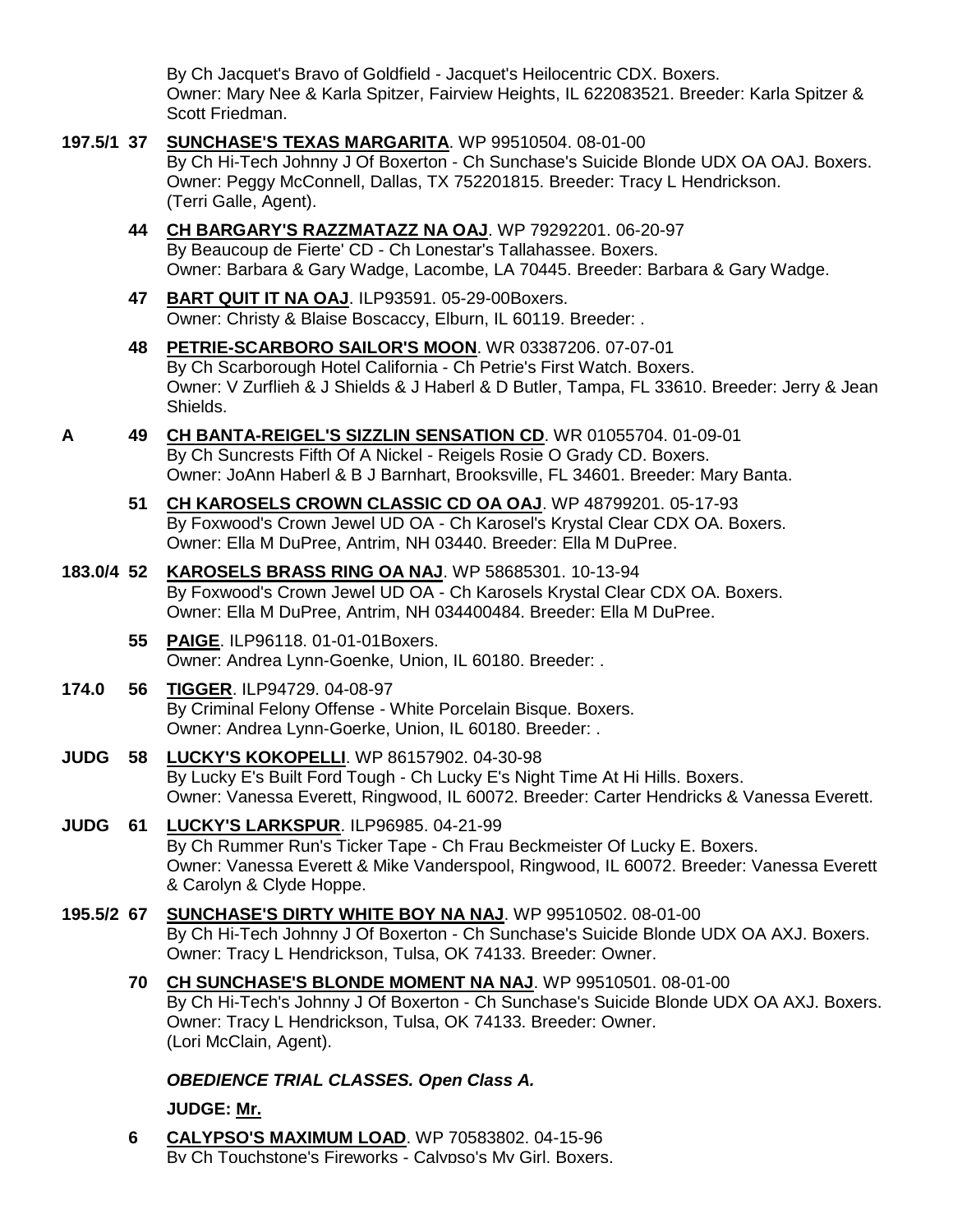Owner: Tammie & Larry Scheich, Suamico, WI 541738458. Breeder: Nancy M Baeten.

- **11 [PRINCESS CONFETTI OF PARTYTIME](http://www.infodog.com/my/drlookup2.htm?makc=WP%2092573513&mdog=Princess+Confetti+Of+Partytime&wins=all)**. WP 92573513. 06-16-99 By Prince Edward Third - Tara's Law. Boxers. Owner: Jean &Jan Kassab, Cantonment, Fl 32533. Breeder: Betty Smith.
- **173.0/2 19 [JAKOB II CD NA](http://www.infodog.com/my/drlookup2.htm?makc=WP%2088392901&mdog=Jakob+II+CD+NA&wins=all)**. WP 88392901. 11-16-98 By Dupart Zethos V Adeltrots Two - Duchess Black Velvet. Boxers. Owner: Renee & Terry Basye Jr, Beloit, WI 535113838. Breeder: Johanna Ford.
	- **29 [UCD BRAVO'S DEBUTANTE V HEARTACRE CD](http://www.infodog.com/my/drlookup2.htm?makc=WP%2088421602&mdog=+UCD+Bravo%27s+Debutante+V+Heartacre+CD&wins=all)**. WP 88421602. 11-01-98 By Ch Heart Acres Escort In Black - Box Run's Promise V Kiebla. Boxers. Owner: Joyce G Campbell DVM, Tulsa, OK 74129. Breeder: Susan Finley & Joyce G Campbell DVM.
	- **30 [DRUID BOXRUN JANEWAY](http://www.infodog.com/my/drlookup2.htm?makc=WP%2083750802&mdog=Druid+BoxRun+Janeway&wins=all)**. WP 83750802. 01-16-98 By Ch Kiebla's Lode Star Of Box Run - Druid Dark Crystal. Boxers. Owner: Joyce G Campbell DVM & Susie Campbell & Allen Hynes, Tulsa, OK 74129. Breeder: Allen Hynes.
	- **34 [HARPO'S CERTAINCHARM D'JACQUET CD](http://www.infodog.com/my/drlookup2.htm?makc=WR%2000094102&mdog=Harpo%27s+Certaincharm+D%27Jacquet+CD&wins=all)**. WR 00094102. 07-10-00 By Ch Jacquet's Bravo of Goldfield - Jacquet's Heilocentric CDX. Boxers. Owner: Mary Nee & Karla Spitzer, Fairview Heights, IL 622083521. Breeder: Karla Spitzer & Scott Friedman.
	- **38 [CH MERRILANE'S REGAL CHOICE CD](http://www.infodog.com/my/drlookup2.htm?makc=WP%2063318501&mdog=Ch+Merrilane%27s+Regal+Choice+CD&wins=all)**. WP 63318501. 05-05-95 By Ch Merrilane's Equalizer - Ch Keil's Set Point. Boxers. Owner: Korinne Vanderpool, Frisco, TX 75035. Breeder: Chuck Coull & Merrilane Kennels.
	- **39 [ZYDECO VISTA ESQ](http://www.infodog.com/my/drlookup2.htm?makc=WP%2090731704&mdog=Zydeco+Vista+Esq&wins=all)**. WP 90731704. 03-04-99 By Maximillion Esq - Heartlite's Chula Vista. Boxers. Owner: Teresa L Berge, Rockford, IL 611034143. Breeder: Kathy White-Wise.
	- **46 [LADY ROXANNE OF NOTTINGHAM II CD OA AXJ](http://www.infodog.com/my/drlookup2.htm?makc=WP--81782402&mdog=Lady+Roxanne+Of+Nottingham+II+CD+OA+AXJ&wins=all)**. WP--81782402. 09-19-97 By O'Cee's Clancy - Meadowbrook's Dark Raven. Boxers. Owner: Christy & Blaise P Boscaccy, Elburn, IL 60119. Breeder: Thomas D Walker.
- **180.0/1 54 [STANDING-O JUMP'N JACK FLASH CD](http://www.infodog.com/my/drlookup2.htm?makc=WP%2099353202&mdog=Standing-O+Jump%27N+Jack+Flash+CD&wins=all)**. WP 99353202. 07-27-00 By Ch Standing-O Indiana Jones - Sassy Ingas Grand Bit O Fire. Boxers. Owner: Dr Robert & Grace Hallock & Pamela Shaw-George, Cheshire, CT 06410. Breeder: Linda J Spaulding.

*OBEDIENCE TRIAL CLASSES. Open Class B.*

**JUDGE: [Mr.](http://www.infodog.com/show/judge/jdgprofile.htm?jn=)**

- **15 [KIMKAR'S HIGHBORN TUG CDX OA OAJ](http://www.infodog.com/my/drlookup2.htm?makc=WP%2075081602&mdog=Kimkar%27s+Highborn+Tug+CDX+OA+OAJ&wins=all)**. WP 75081602. 01-04-97 By Kimkar's New Kid In Town - Kimkar's Take It Easy. Boxers. Owner: Anita & Timothy Ranieri, Malta, IL 60150. Breeder: Carol Korpal.
- **191.5/1 21 [LAZY K'S MISTY MORNING CDX](http://www.infodog.com/my/drlookup2.htm?makc=WP%2073306101&mdog=Lazy+K%27s+Misty+Morning+CDX&wins=all)**. WP 73306101. 09-08-96 By Ch Misty Valley's Curtain Call - Schoental's Fraulein Katrina. Boxers. Owner: Sue Gubernatis & Ken Knight, Abingdon, MD 21009. Breeder: Ken Knight & Sue Gubernatis.
	- **27 [CH NOBLE HEART'S JEWEL OF LAR-SAN CDX](http://www.infodog.com/my/drlookup2.htm?makc=WP%2070368103&mdog=Ch+Noble+Heart%27s+Jewel+Of+Lar-San+CDX&wins=all)**. WP 70368103. 04-24-96 By Ch CJ's Spider Of Alimar - Boxwood's Enchantress. Boxers. Owner: Larry & Susan Stogner, Knoxville, TN 37920. Breeder: Susan & Sally Peters & Mike & Pam McMillian.
- **A 35 [JACQUET'S HELIOCENTRIC CDX](http://www.infodog.com/my/drlookup2.htm?makc=WP%2069881401&mdog=Jacquet%27s+Heliocentric+CDX&wins=all)**. WP 69881401. 03-12-96 By Ch Jacquet's Greggson - Jacquet's Mustang Sally. Boxers. Owner: Karla Spitzer & Scott Friedman, Somis, CA 93066. Breeder: Richard Tomita & M & M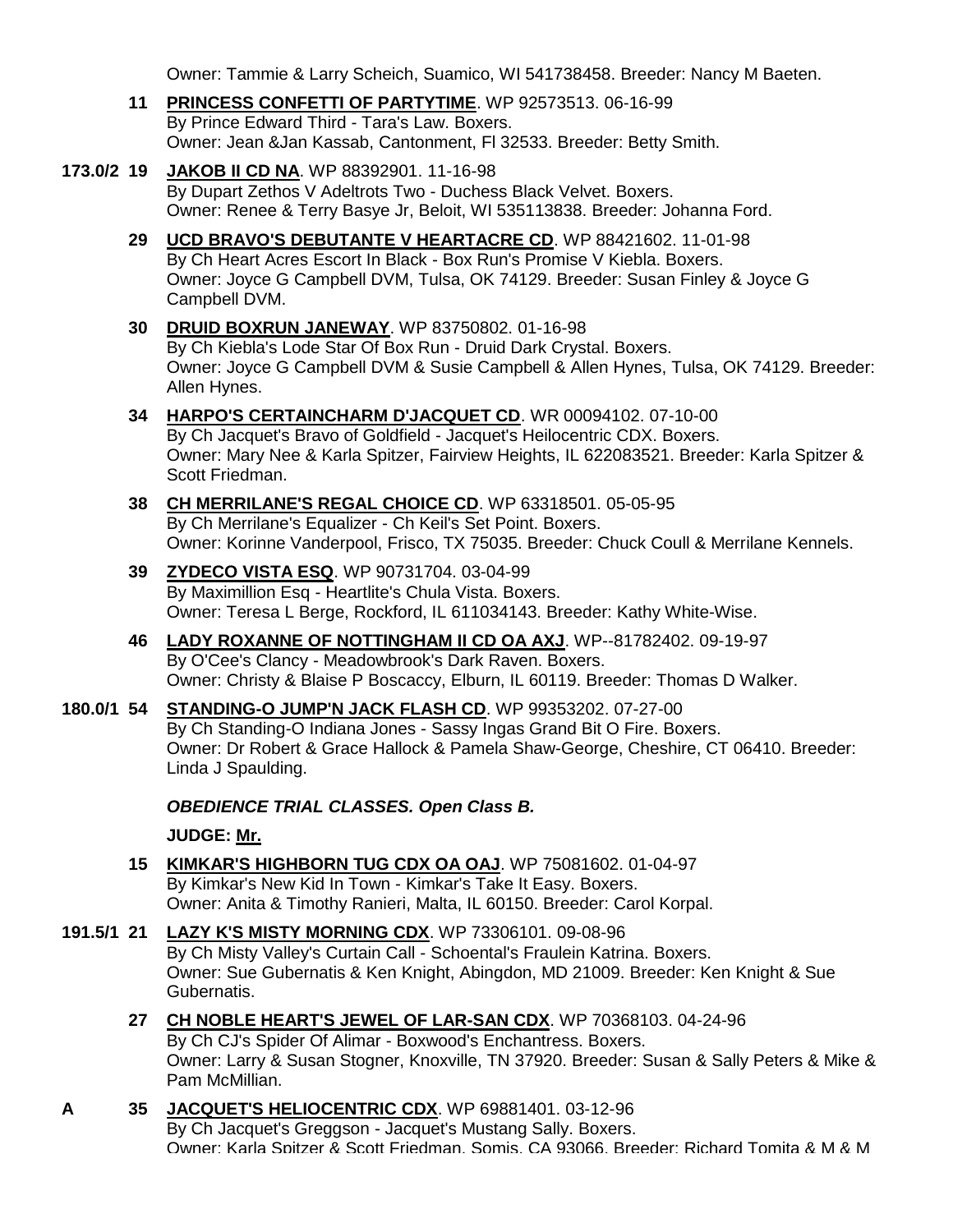# Gregorio. **A 36 [HARPO THE MARKER UDX](http://www.infodog.com/my/drlookup2.htm?makc=WP%2036047205&mdog=Harpo+The+Marker+UDX&wins=all)**. WP 36047205. 06-16-91 By The Jailhouse Judge - Flair Of Holiday Valley. Boxers. Owner: Karla R Spitzer, Somis, CA 93066. Breeder: Mariola T Clements. **53 [PEARLISLE TREFOIL EXCALIBUR CDX](http://www.infodog.com/my/drlookup2.htm?makc=WP%2093010705&mdog=Pearlisle+Trefoil+Excalibur+CDX&wins=all)**. WP 93010705. 07-29-99 By Trefoil's Meistersinger - Trefoil's Starlight. Boxers. Owner: Dr Robert Hallock, Cheshire, CT 06410. Breeder: Grace D Hallock & Stephanie & David Abraham. **57 [MISSY VANDERSPOOL CD](http://www.infodog.com/my/drlookup2.htm?makc=WP%2052933104&mdog=Missy+Vanderspool+CD&wins=all)**. WP 52933104. 01-09-94 By Fraunce Darby - Scrub Lady DB. Boxers. Owner: Michael & Linda Vanderspool, Lake In The Hills, IL 60156. Breeder: Dale Branderhorst. **64 [CH SUNCHASE'S ZERO TO HERO UD NA NAJ](http://www.infodog.com/my/drlookup2.htm?makc=WP%2082586701&mdog=Ch+Sunchase%27s+Zero+To+Hero+UD+NA+NAJ&wins=all)**. WP 82586701. 11-22-97 By Ch Holly Lane's Spin A Dream - Ch Sunchase Fashionably Late UD OA NAJ. Boxers. Owner: Tracy L Hendrickson, Tulsa, OK 74133. Breeder: Tracy L Hendrickson. **188.0/3 65 [CH SUNCHASE'S SUICIDE BLONDE UDX OA AXJ](http://www.infodog.com/my/drlookup2.htm?makc=WP%2072065804&mdog=Ch+Sunchase%27s+Suicide+Blonde+UDX+OA+AXJ&wins=all)**. WP 72065804. 07-21-96 By Ch Shieldmont's Let's Make A Deal - Ch Sunchase's Hollywood Hype CD. Boxers. Owner: Tracy L Hendrickson, Tulsa, OK 74133. Breeder: Tracy L Hendrickson. **188.5/2 69 [SUNCHASE'S CAUGHT PEEKING CDX NA NAJ](http://www.infodog.com/my/drlookup2.htm?makc=WP%2082586702&mdog=Sunchase%27s+Caught+Peeking+CDX+NA+NAJ&wins=all)**. WP 82586702. 11-22-97 By Ch Holly Lane's Spin A Dream - Ch Sunchase's Fashionably Late UD NAJ OA. Boxers. Owner: Tracy L Hendrickson, Tulsa, OK 74133. Breeder: Tracy L Hendrickson. (Lori McClain, Agent). *OBEDIENCE TRIAL CLASSES. Utility Class A.* **JUDGE: [Mr.](http://www.infodog.com/show/judge/jdgprofile.htm?jn=) 15 [KIMKAR'S HIGHBORN TUG CDX OA OAJ](http://www.infodog.com/my/drlookup2.htm?makc=WP%2075081602&mdog=Kimkar%27s+Highborn+Tug+CDX+OA+OAJ&wins=all)**. WP 75081602. 01-04-97 By Kimkar's New Kid In Town - Kimkar's Take It Easy. Boxers. Owner: Anita & Timothy Ranieri, Malta, IL 60150. Breeder: Carol Korpal. **25 [KM'S SIVE CDX TD](http://www.infodog.com/my/drlookup2.htm?makc=WP%2055362502&mdog=KM%27s+Sive+CDX+TD&wins=all)**. WP 55362502. 05-07-94 By Turo's Magnum Of The Manor - Miss Muffet Too Too. Boxers. Owner: Katherine Kelly, Pawnee, IL 62558. Breeder: Robert L & Pearl A Grothaus. **35 [JACQUET'S HELIOCENTRIC CDX](http://www.infodog.com/my/drlookup2.htm?makc=WP%2069881401&mdog=Jacquet%27s+Heliocentric+CDX&wins=all)**. WP 69881401. 03-12-96 By Ch Jacquet's Greggson - Jacquet's Mustang Sally. Boxers. Owner: Karla Spitzer & Scott Friedman, Somis, CA 93066. Breeder: Richard Tomita & M & M Gregorio. **A 45 [HAPPY TAILS OH NO ITS MONGO](http://www.infodog.com/my/drlookup2.htm?makc=ILP85504&mdog=Happy+Tails+Oh+No+Its+Mongo&wins=all)**. ILP85504. 03-10-97Boxers. Owner: Amy Bieri, Island Lakes, IL 60042. Breeder: . *OBEDIENCE TRIAL CLASSES. Utility Class B.* **JUDGE: [Mr.](http://www.infodog.com/show/judge/jdgprofile.htm?jn=) A 36 [HARPO THE MARKER UDX](http://www.infodog.com/my/drlookup2.htm?makc=WP%2036047205&mdog=Harpo+The+Marker+UDX&wins=all)**. WP 36047205. 06-16-91 By The Jailhouse Judge - Flair Of Holiday Valley. Boxers. Owner: Karla R Spitzer, Somis, CA 93066. Breeder: Mariola T Clements. **64 [CH SUNCHASE'S ZERO TO HERO UD NA NAJ](http://www.infodog.com/my/drlookup2.htm?makc=WP%2082586701&mdog=Ch+Sunchase%27s+Zero+To+Hero+UD+NA+NAJ&wins=all)**. WP 82586701. 11-22-97 By Ch Holly Lane's Spin A Dream - Ch Sunchase Fashionably Late UD OA NAJ. Boxers. Owner: Tracy L Hendrickson, Tulsa, OK 74133. Breeder: Tracy L Hendrickson. **65 [CH SUNCHASE'S SUICIDE BLONDE UDX OA AXJ](http://www.infodog.com/my/drlookup2.htm?makc=WP%2072065804&mdog=Ch+Sunchase%27s+Suicide+Blonde+UDX+OA+AXJ&wins=all)**. WP 72065804. 07-21-96 By Ch Shieldmont's Let's Make A Deal - Ch Sunchase's Hollywood Hype CD. Boxers.

Owner: Tracy L Hendrickson, Tulsa, OK 74133. Breeder: Tracy L Hendrickson.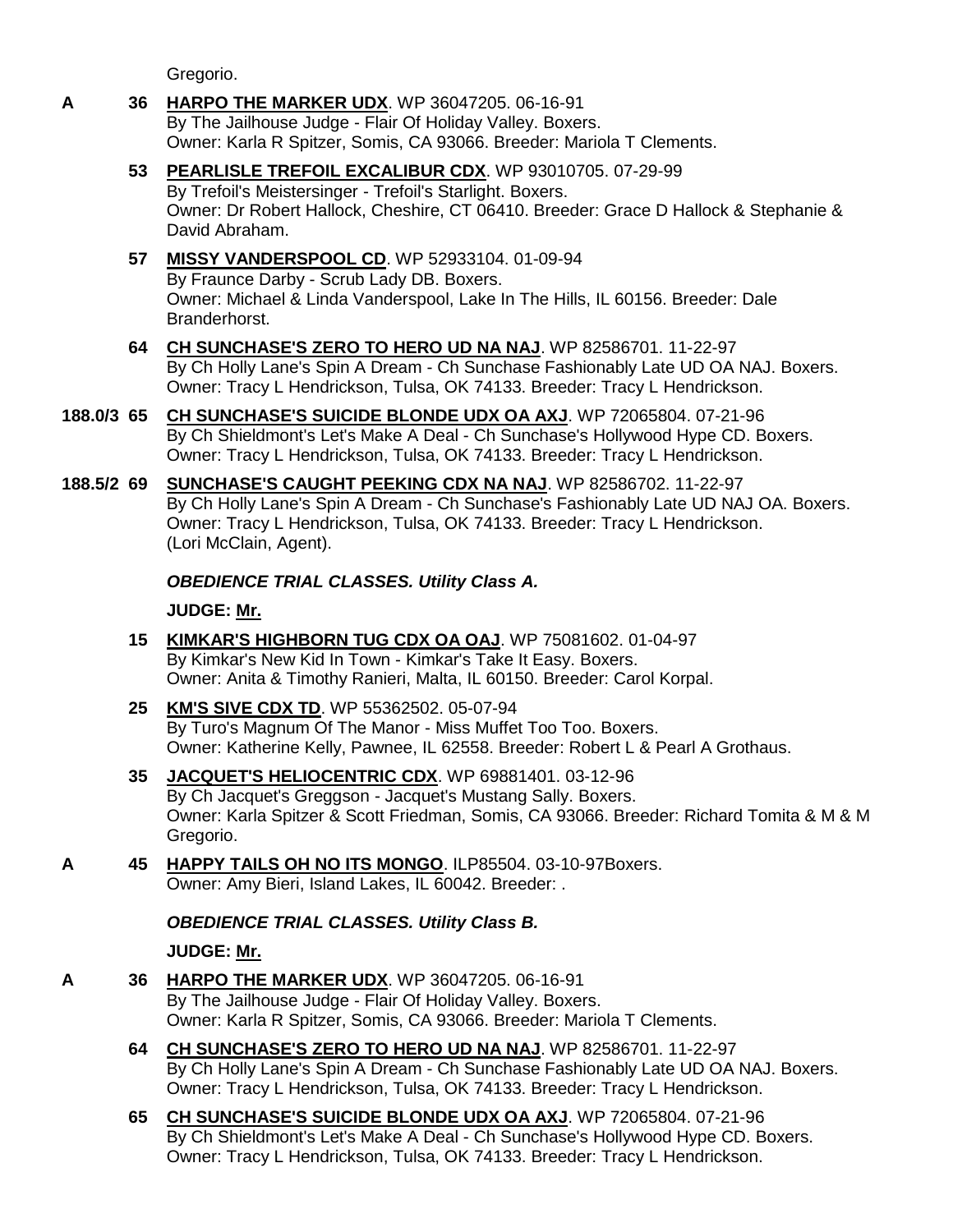|            | 69 | SUNCHASE'S CAUGHT PEEKING CDX NA NAJ. WP 82586702. 11-22-97<br>By Ch Holly Lane's Spin A Dream - Ch Sunchase's Fashionably Late UD NAJ OA. Boxers.<br>Owner: Tracy L Hendrickson, Tulsa, OK 74133. Breeder: Tracy L Hendrickson.<br>(Lori McClain, Agent).        |
|------------|----|-------------------------------------------------------------------------------------------------------------------------------------------------------------------------------------------------------------------------------------------------------------------|
|            |    | <b>OBEDIENCE TRIAL CLASSES. Brace Competition (Obedience).</b>                                                                                                                                                                                                    |
|            |    | JUDGE: Mr.                                                                                                                                                                                                                                                        |
| A          |    | 33 ZOEY BEAULA NEC UD OA OAJ. WP 50406701. 09-14-93<br>By Max A Millionaire - Ivey Padgett Sullins. Boxers.<br>Owner: Mary Lynn Nee, Fairview Heights, IL 62208. Breeder: Lisa Sullins & Don Padgett.                                                             |
| A          |    | 34 HARPO'S CERTAINCHARM D'JACQUET CD. WR 00094102. 07-10-00<br>By Ch Jacquet's Bravo of Goldfield - Jacquet's Heilocentric CDX. Boxers.<br>Owner: Mary Nee & Karla Spitzer, Fairview Heights, IL 622083521. Breeder: Karla Spitzer &<br>Scott Friedman.           |
| 179.5/3 42 |    | STALEY'S SADIE GIRL CD AX AXJ. WP 86163402. 06-18-98<br>By Pritiboy Butch Koenig - Comanche Bethsheba. Boxers.<br>Owner: Brenda K Staley, Monrovia, IN 46157. Breeder: Rhonda Peter.                                                                              |
| 179.5      |    | 43 BENCHMARK'S JOE LOUIS NA NAJ. WP 98257603. 07-08-00<br>By Ch Ecore's Rock Solid - Benchmark's Kwik Cash. Boxers.<br>Owner: Brenda & Charles Staley, Monrovia, IN 46157. Breeder: Ellen Ellerman & Jerra J<br>Ackerman.                                         |
| 183.0/2 55 |    | PAIGE. ILP96118. 01-01-01Boxers.<br>Owner: Andrea Lynn-Goenke, Union, IL 60180. Breeder: .                                                                                                                                                                        |
| 183.0      | 56 | TIGGER. ILP94729. 04-08-97<br>By Criminal Felony Offense - White Porcelain Bisque. Boxers.<br>Owner: Andrea Lynn-Goerke, Union, IL 60180. Breeder: .                                                                                                              |
|            |    | 187.0/1 64 CH SUNCHASE'S ZERO TO HERO UD NA NAJ. WP 82586701. 11-22-97<br>By Ch Holly Lane's Spin A Dream - Ch Sunchase Fashionably Late UD OA NAJ. Boxers.<br>Owner: Tracy L Hendrickson, Tulsa, OK 74133. Breeder: Tracy L Hendrickson.                         |
| 187.0      | 69 | <b>SUNCHASE'S CAUGHT PEEKING CDX NA NAJ. WP 82586702. 11-22-97</b><br>By Ch Holly Lane's Spin A Dream - Ch Sunchase's Fashionably Late UD NAJ OA. Boxers.<br>Owner: Tracy L Hendrickson, Tulsa, OK 74133. Breeder: Tracy L Hendrickson.<br>(Lori McClain, Agent). |
|            |    | <b>OBEDIENCE TRIAL CLASSES. Graduate Novice Class.</b>                                                                                                                                                                                                            |
|            |    | JUDGE: Mr.                                                                                                                                                                                                                                                        |
| 145.0/1 6  |    | <b>CALYPSO'S MAXIMUM LOAD. WP 70583802. 04-15-96</b><br>By Ch Touchstone's Fireworks - Calypso's My Girl. Boxers.<br>Owner: Tammie & Larry Scheich, Suamico, WI 541738458. Breeder: Nancy M Baeten.                                                               |
|            |    | <b>OBEDIENCE TRIAL CLASSES. Veterans Class (Obedience).</b>                                                                                                                                                                                                       |
|            |    | JUDGE: Mr.                                                                                                                                                                                                                                                        |
| 194.5/1 33 |    | ZOEY BEAULA NEC UD OA OAJ. WP 50406701. 09-14-93<br>By Max A Millionaire - Ivey Padgett Sullins. Boxers.<br>Owner: Mary Lynn Nee, Fairview Heights, IL 62208. Breeder: Lisa Sullins & Don Padgett.                                                                |
| 190.5/2 40 |    | <b>REGAL LEE O'MARBURL CDX.</b> WP 53282201. 05-28-93<br>By Ch Shieldmont's Let's Make A Deal - Ch Marburl's Strawberry Soda. Boxers.                                                                                                                             |

Owner: Korinne Vanderpool, Frisco, TX 75035. Breeder: Mary Frances Burleson.

**188.0/3 50 [SARKEL'S HALF DOLLAR](http://www.infodog.com/my/drlookup2.htm?makc=WP%2071798704&mdog=Sarkel%27s+Half+Dollar&wins=all)**. WP 71798704. 07-05-96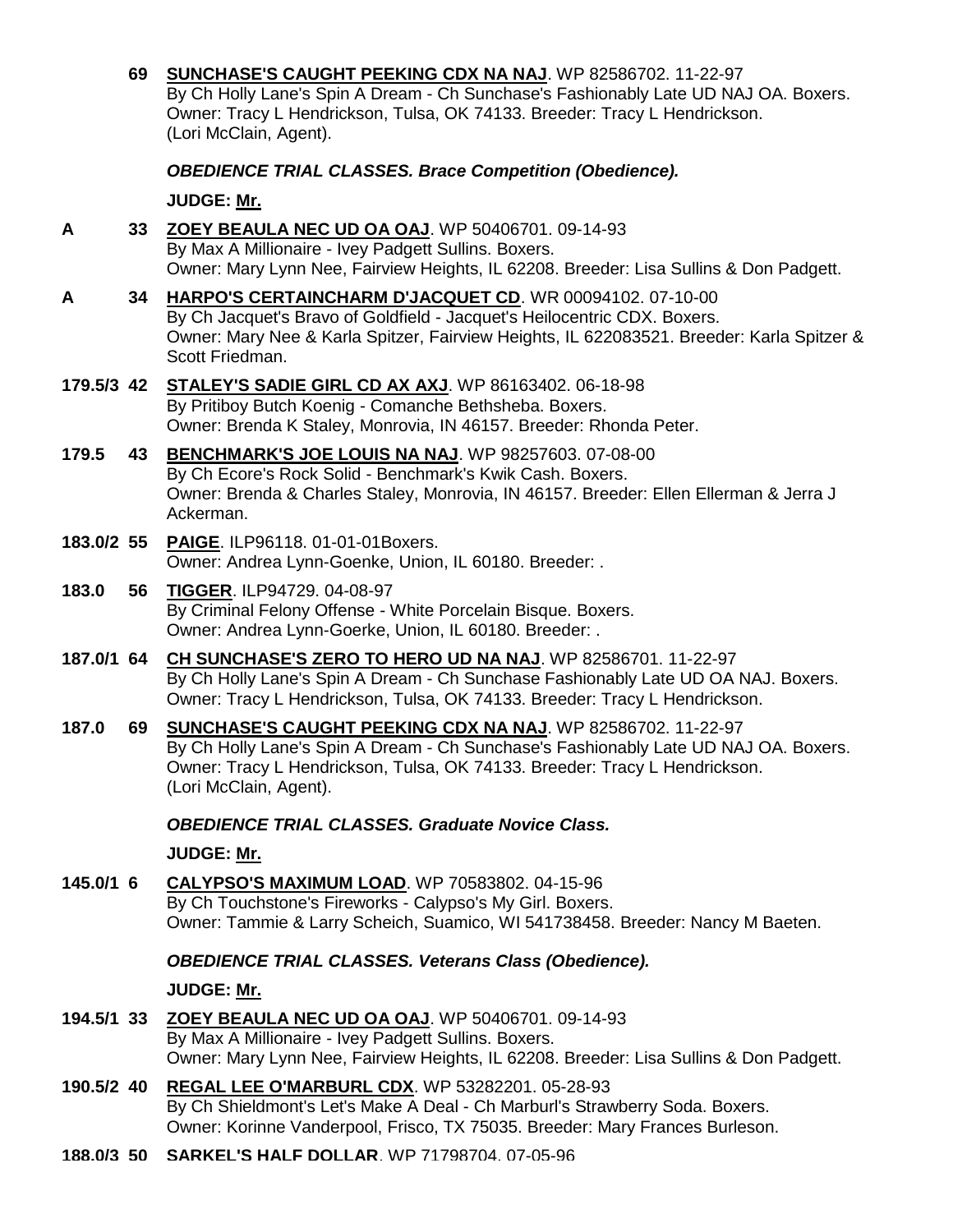By Ch Sarkel's True Grit - Sarkel's Precious Commodity. Boxers. Owner: Connie Back, New Orleans, LA 701233667. Breeder: Danny Lenard & Ann Gilbert & Sue Lenard.

**185.5/4 51 [CH KAROSELS CROWN CLASSIC CD OA OAJ](http://www.infodog.com/my/drlookup2.htm?makc=WP%2048799201&mdog=Ch+Karosels+Crown+Classic+CD+OA+OAJ&wins=all)**. WP 48799201. 05-17-93 By Foxwood's Crown Jewel UD OA - Ch Karosel's Krystal Clear CDX OA. Boxers. Owner: Ella M DuPree, Antrim, NH 03440. Breeder: Ella M DuPree.

*OBEDIENCE TRIAL CLASSES. Team Competition (Obedience).*

**JUDGE: [Mr.](http://www.infodog.com/show/judge/jdgprofile.htm?jn=)**

- **23 [TERYL'S JUST CALL ME ANGEL](http://www.infodog.com/my/drlookup2.htm?makc=WP%2084910801&mdog=Teryl%27s+Just+Call+Me+Angel&wins=all)**. WP 84910801. 03-14-98 By Ch Karmel's Dream Weaver - Kenasher's Scarlet Ribbons. Boxers. Owner: Jill Hootman, Clarksville, TN 37040. Breeder: Terry Shelnutt & Ken & Sherry Johnson.
- **663.0/1 24 [CH CLOUATE'S LADY BANDIT.COM CD NA](http://www.infodog.com/my/drlookup2.htm?makc=WP%2094949203&mdog=Ch+Clouate%27s+Lady+Bandit.Com+CD+NA&wins=all)**. WP 94949203. 11-11-99 By Ch Shalsade's Bouncing Bandit - Irish Brogue O'Burks. Boxers. Owner: Connie Back & Susan Kelly, River Ridge, LA 70123. Breeder: Claire Clouate & Susan Kelly.
	- **25 [KM'S SIVE CDX TD](http://www.infodog.com/my/drlookup2.htm?makc=WP%2055362502&mdog=KM%27s+Sive+CDX+TD&wins=all)**. WP 55362502. 05-07-94 By Turo's Magnum Of The Manor - Miss Muffet Too Too. Boxers. Owner: Katherine Kelly, Pawnee, IL 62558. Breeder: Robert L & Pearl A Grothaus.
	- **27 [CH NOBLE HEART'S JEWEL OF LAR-SAN CDX](http://www.infodog.com/my/drlookup2.htm?makc=WP%2070368103&mdog=Ch+Noble+Heart%27s+Jewel+Of+Lar-San+CDX&wins=all)**. WP 70368103. 04-24-96 By Ch CJ's Spider Of Alimar - Boxwood's Enchantress. Boxers. Owner: Larry & Susan Stogner, Knoxville, TN 37920. Breeder: Susan & Sally Peters & Mike & Pam McMillian.
	- **28 [MARPAL'S TAKE IT TO THE MAX CD](http://www.infodog.com/my/drlookup2.htm?makc=WP%2086094703&mdog=MarPal%27s+Take+It+To+The+Max+CD&wins=all)**. WP 86094703. 06-02-98 By Ch Winland's Lotto Of Merrilane - Rochil's Sunchaser At MarPal. Boxers. Owner: Jill Hootman, Clarksville, TN 37040. Breeder: Paul & Margaret Hardy.
- **455.0/2 55 [PAIGE](http://www.infodog.com/my/drlookup2.htm?makc=ILP96118&mdog=Paige&wins=all)**. ILP96118. 01-01-01Boxers. Owner: Andrea Lynn-Goenke, Union, IL 60180. Breeder: .
	- **56 [TIGGER](http://www.infodog.com/my/drlookup2.htm?makc=ILP94729&mdog=Tigger&wins=all)**. ILP94729. 04-08-97 By Criminal Felony Offense - White Porcelain Bisque. Boxers. Owner: Andrea Lynn-Goerke, Union, IL 60180. Breeder: .
	- **57 [MISSY VANDERSPOOL CD](http://www.infodog.com/my/drlookup2.htm?makc=WP%2052933104&mdog=Missy+Vanderspool+CD&wins=all)**. WP 52933104. 01-09-94 By Fraunce Darby - Scrub Lady DB. Boxers. Owner: Michael & Linda Vanderspool, Lake In The Hills, IL 60156. Breeder: Dale Branderhorst.
	- **58 [LUCKY'S KOKOPELLI](http://www.infodog.com/my/drlookup2.htm?makc=WP%2086157902&mdog=Lucky%27s+Kokopelli&wins=all)**. WP 86157902. 04-30-98 By Lucky E's Built Ford Tough - Ch Lucky E's Night Time At Hi Hills. Boxers. Owner: Vanessa Everett, Ringwood, IL 60072. Breeder: Carter Hendricks & Vanessa Everett.

## *OBEDIENCE TRIAL CLASSES. Pre-Novice.*

## **JUDGE: [Mr. Don L. Schempp](http://www.infodog.com/show/judge/jdgprofile.htm?jn=4865)**

- **153.0 8 [PEPRHL'S DOUBLE DARE](http://www.infodog.com/my/drlookup2.htm?makc=WR%2000180804&mdog=Peprhl%27s+Double+Dare&wins=all)**. WR 00180804. 11-27-00 By Ch Holly Lane's Fantan Of Teohlin - Ch Santi Me Frequent Flyer. Boxers. Owner: Sue Ann Thompson, North Liberty, IA 52317. Breeder: Sue Ann Thompson.
- **182.0 10 [GOLD MEDAL'S JAX OF ALL TRADES](http://www.infodog.com/my/drlookup2.htm?makc=WR%2006485006&mdog=Gold+Medal%27s+Jax+Of+All+Trades&wins=all)**. WR 06485006. 04-30-02 By Ch Gold Medal's Limited Edition - Gold Medal's Crowning Glory. Boxers. Owner: Ellen M Gruber, Niles, MI 49120. Breeder: V Rosenblum.
- **195.0/1 12 [ARACREST'S KEEPER](http://www.infodog.com/my/drlookup2.htm?makc=WR%2007094901&mdog=Aracrest%27s+Keeper&wins=all)**. WR 07094901. 12-02-01 By Ch Lynbary's Dylan's Choice - Ch Aracrest's Fabrege. Boxers.